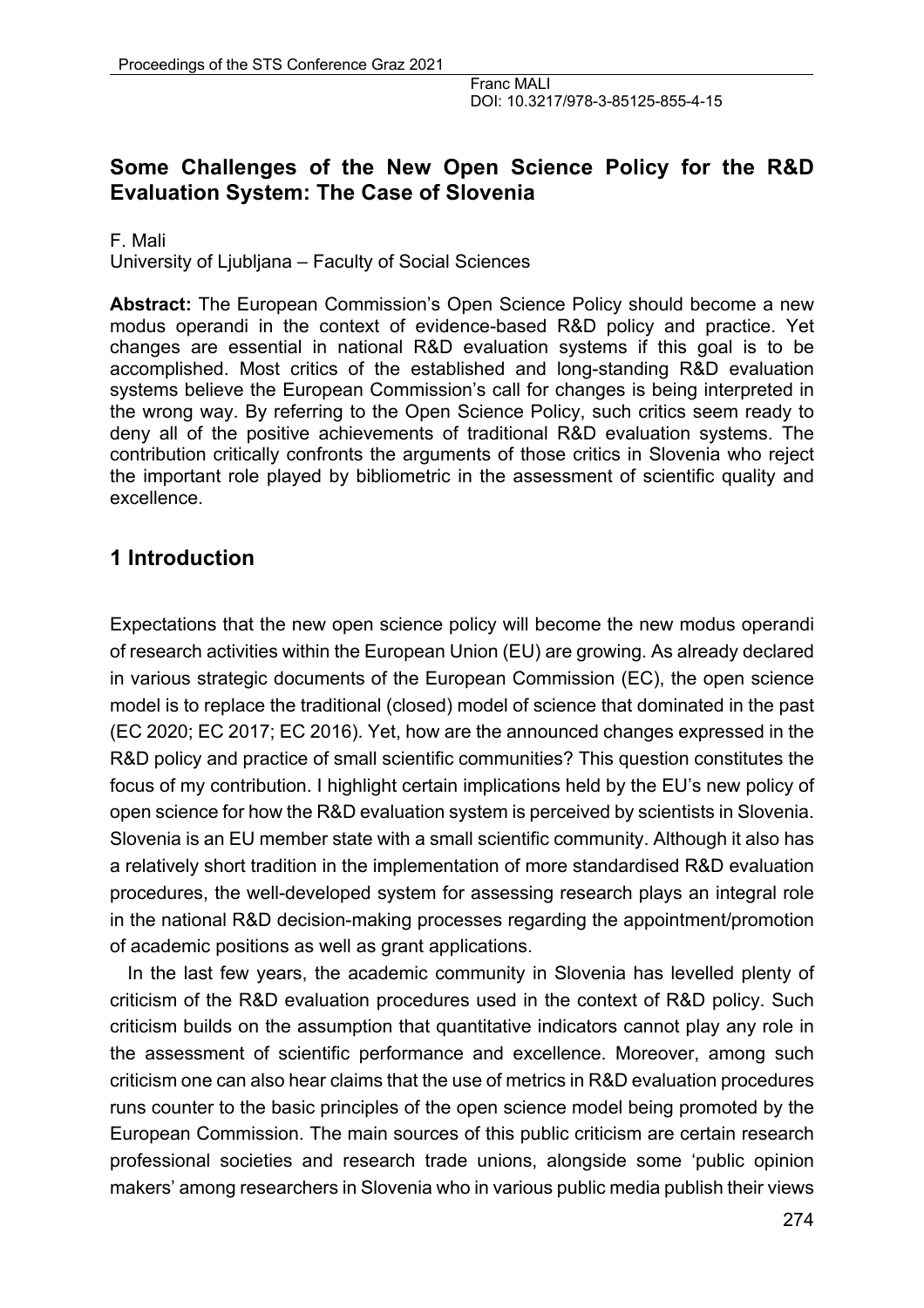on the position held by science in society. Notwithstanding this, the relatively complex theme of R&D evaluation in science remains a relatively marginal topic for the broader Slovenia public, while attracting considerable attention in scientific circles.

Can we agree with this strong criticism and rejection of the R&D evaluation system being used in Slovenia as a country with a small scientific community? My contribution stresses that the new model of open science is extremely important for its introduction of new perspectives in traditional R&D evaluation procedures. Still, it cannot become an instrument to be opportunistically misused during national R&D policy debates. I believe the best and most promising way is to combine quantitative (metrics) and qualitative (peer review) measures in the country's R&D evaluation system and, whichever direction R&D policy in Slovenia is to take in the future, its first imperative must be to build a system of R&D evaluation that supports the excellence and international visibility of its scientific output.

In my conceptual and empirical investigation, I draw on content analysis of R&D policy documents and public opinions of scientists in Slovenia. By using the method of content analysis, I succeed at more general level to identify the main trends in public debates about R&D evaluation system in Slovenia.

My short essay is divided into three main sections. In section one, I present the basic characteristics of the model of open science. After briefly discussing why the open science platform is still sometimes extremely loosely defined, in the second section an overview is given of the R&D evaluation system in Slovenia. Slovenia is an EU member state with a small scientific community, which means the transparent and adequate use of quantitative measures that are treated as equal parts of qualitative R&D evaluation procedures is extremely important. In the third section, the 'populist' resistance among various groups of scientists in Slovenia against the use of metrics in the country's R&D evaluation system is described. It is concluded in this section that the more extreme criticism of bibliometric coming from part of the Slovenian academic community has no rational basis. The third section is followed by some short concluding remarks.

#### **2 The New Open Science Policy in the Context of Responsible**

#### **Research and Innovation**

I start with a short overview of the new open science policy. The biggest challenge arising from the new open science strategy is how to review and produce research outputs to ensure they have a strong societal impact (Von Schonberg 2013). Another important aspect of the new open science policy is the sharing of knowledge and data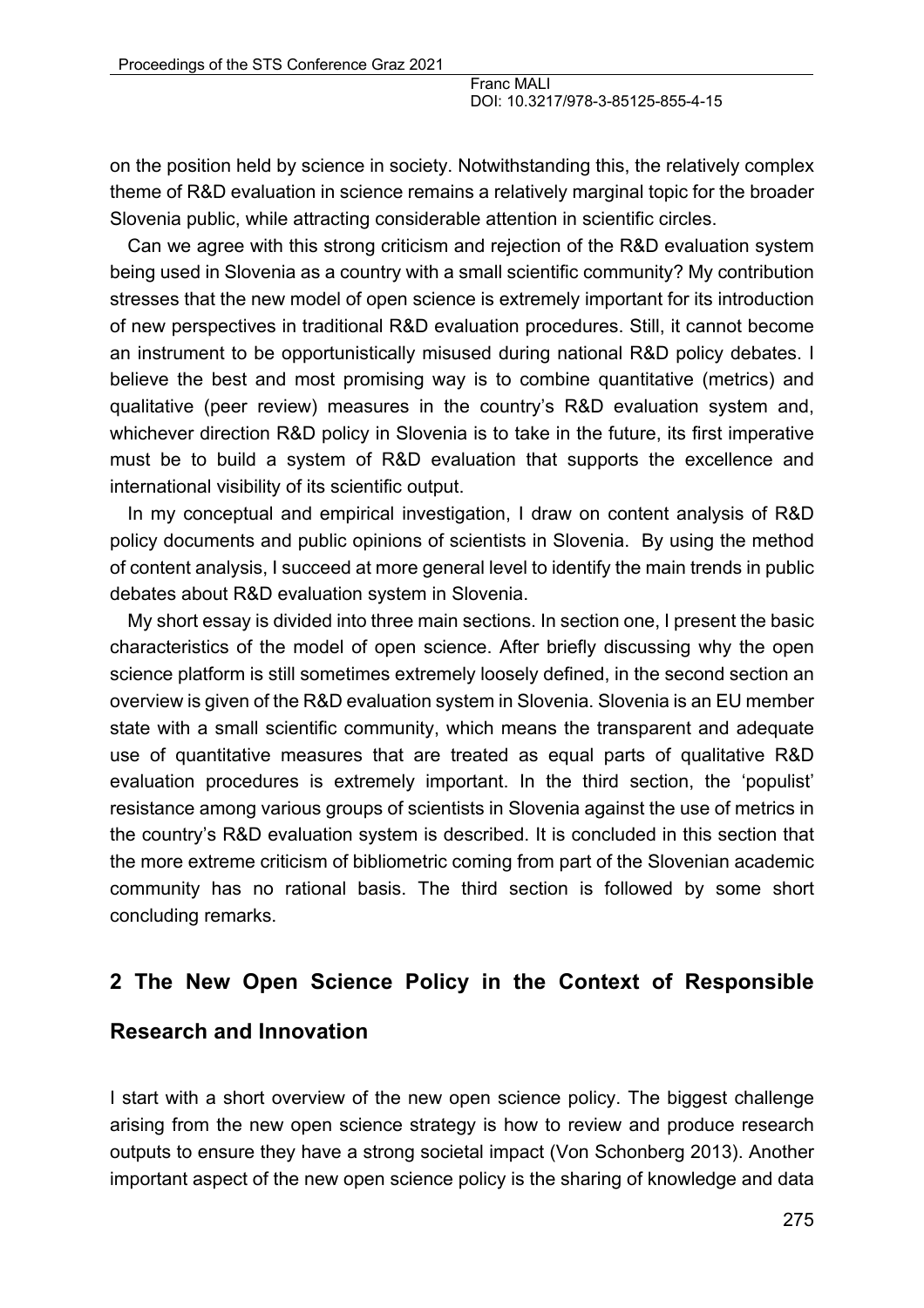among scientists as early as possible in open collaboration and to motivate them to use that in ground-breaking R&D activities. Accordingly, all scholarly publications on research results funded by public or private grants provided by national, regional and international research councils and funding bodies should be made immediately available through open-access repositories.

All basic EC documents concerned with the debate on the open science model mostly address these questions (e.g., EC 2020; EC 2017; EC 2016). They require the replacement of the traditional mechanisms supposedly based on the 'publish or perish' principle, then the promotion of scientific excellence as self-referential criteria etc. Unfortunately, these EC documents that talk about an open science policy platform sometimes use extremely loosely defined concepts of open science. They include many declarative statements about the need to introduce changes but lack more tangible recommendations on how to actually implement the changes. A good example is the genesis of the whole Open Science Policy Platform from 2016 onwards (EC 2020). In first 2 years, the Open Science Policy Platform strictly used the term altmetrics to describe alternative bibliometric approaches. In the next 2 years (2018– 2020), the "altmetrics" concept was renamed—without it being highlighted—in "the next generation metrics" concept. This means that considerable inaccuracy is seen already at the level of semantics. Yet, to be fair, in the second period of the Open Science Policy Platform, more precise guidance is given to the various stakeholders on how to use "the next generation metrics". For example, the project "Monitoring the evolution and benefits of Responsible Research and Innovation" has sought to develop indicators covering the six keys of responsible research and innovation (RRI) encompassed in the European Commission's R&D policy scheme (for more, see: Mejlgaard et al. 2019; Peter et al. 2018).

The idea of open science shares the destiny of the more general concept of RRI. Last but not least, the idea of open science forms part of RRI. Although the RRI concept is extremely widespread in theoretical and practical (policy) discussions in the EU, one can find many disagreements on the interpretation of its basic principles (Mejlgaard et al. 2019). The various groups of stakeholders in Europe to be included in these discussions are still far from reaching a consensus, which is the main point of RRI. It thus makes sense to distinguish at least two basic concepts in RRI. First, the administrative- and policy-oriented concept is mainly a concept of representatives of the EC and based on six distinct keys: engagement, gender equality, science education, ethics, open science and governance (EC 2014; EC 2012). Second, the (meta)theoretical concept draws much more from the general epistemological principles: anticipation, reflexivity, inclusion and responsiveness (for more, see: Yaghmaei and Van de Poel 2021; Arnaldi and Bianchi 2016; Owen et al. 2013; Stilgoe et al. 2013).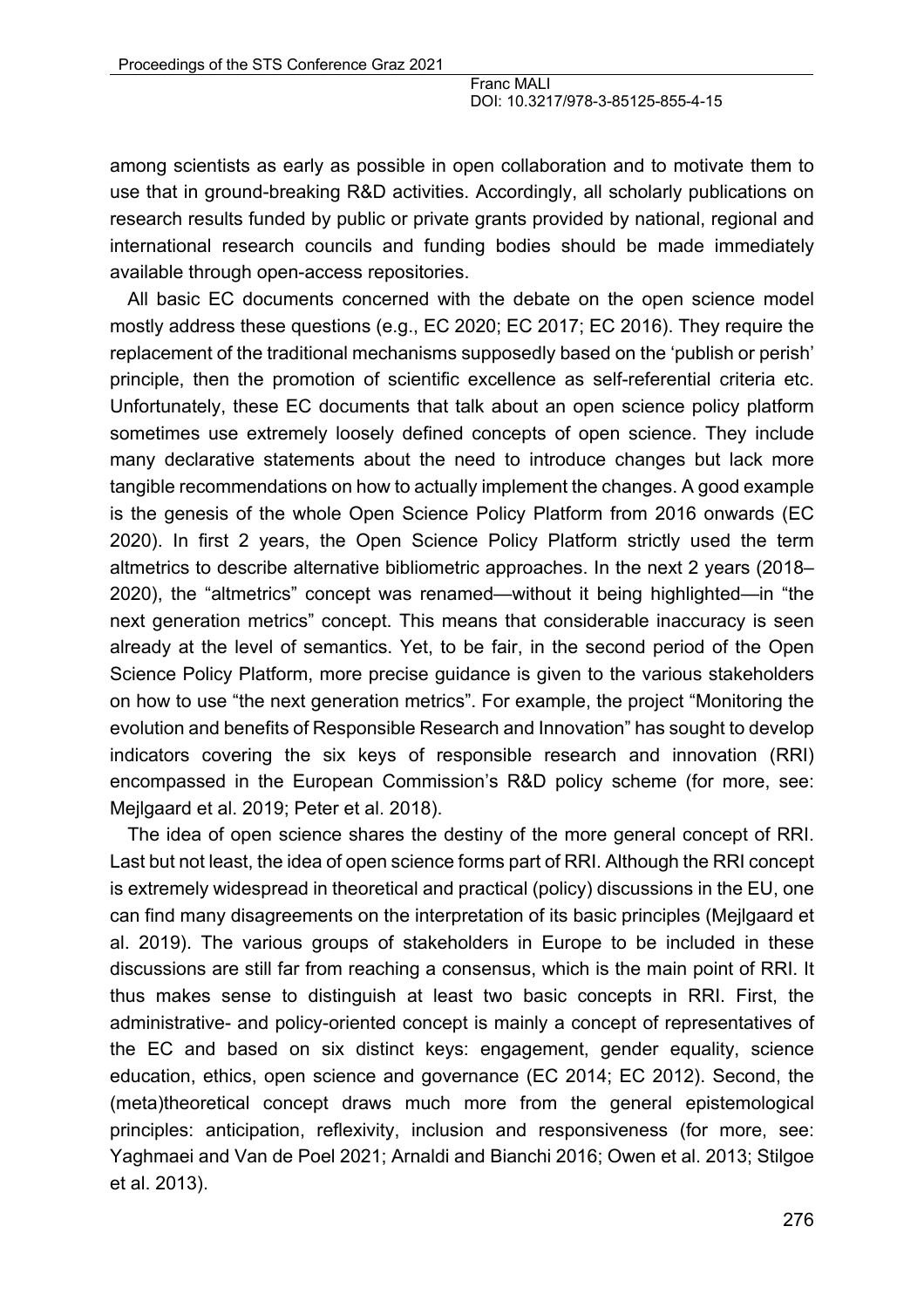In any case, the open science model is still in its early stages and if any real progress is to happen the stakeholders involved must invest greater efforts to operationalise it. On the contrary, the model will trigger considerable controversy on both the EU and national levels. Namely, as mentioned, even when all components of the open science model are relatively well elaborated on the theoretical and conceptual levels, there is no guarantee the model will not be misinterpreted by various groups of stakeholders on the national level.

### **3 The R&D Evaluation System in Slovenia as a Small EU Member**

#### **State**

Today, the model of open science raises the question of the practical implementation of R&D evaluation systems. History has seen all manner of R&D evaluation practices. The R&D evaluation landscape in European countries has varied in terms of context, history and traditions, the actors and interests involved, and the types of problems the countries were facing. If we restrict our view to the situation in Slovenia as a small Central and Eastern European country, which is still in some sort of transitional period concerning the implementation of a modern R&D policy, it is necessary to recognise that before the political turn in 1990 Slovenia (as part of former Yugoslavia) did not have a modern R&D evaluation system in place, at least not an R&D evaluation system comparable with the R&D evaluation systems seen in Western European countries. Despite differences in the functioning of the R&D policies of the former communist countries (the position of national sciences in the former communist countries was not totally monolithic, while certain crucial differences also existed between former Yugoslavia and the countries of the former Soviet bloc), their common denominator was parochialism and intellectual isolationism, the lack of international collaborations and the subordination of science to the one-party ideology. In the former communist era, especially the results of the social sciences and the humanities were mainly published by domestic journals and publishing houses featuring relatively low scientific quality and strong political control. In communist times, the 'publish or perish' principle based on an objective type of R&D evaluation was never implemented in practice.

The country's political turn and attainment of independence at the beginning of the 1990s also included changes to R&D policy. Along with the radical political turn came requirements to establish a new relationship between science and politics. Through the processes of transition, R&D policy actors in Slovenia encountered new challenges, including how to ensure the objective assessment of scientific quality and excellence.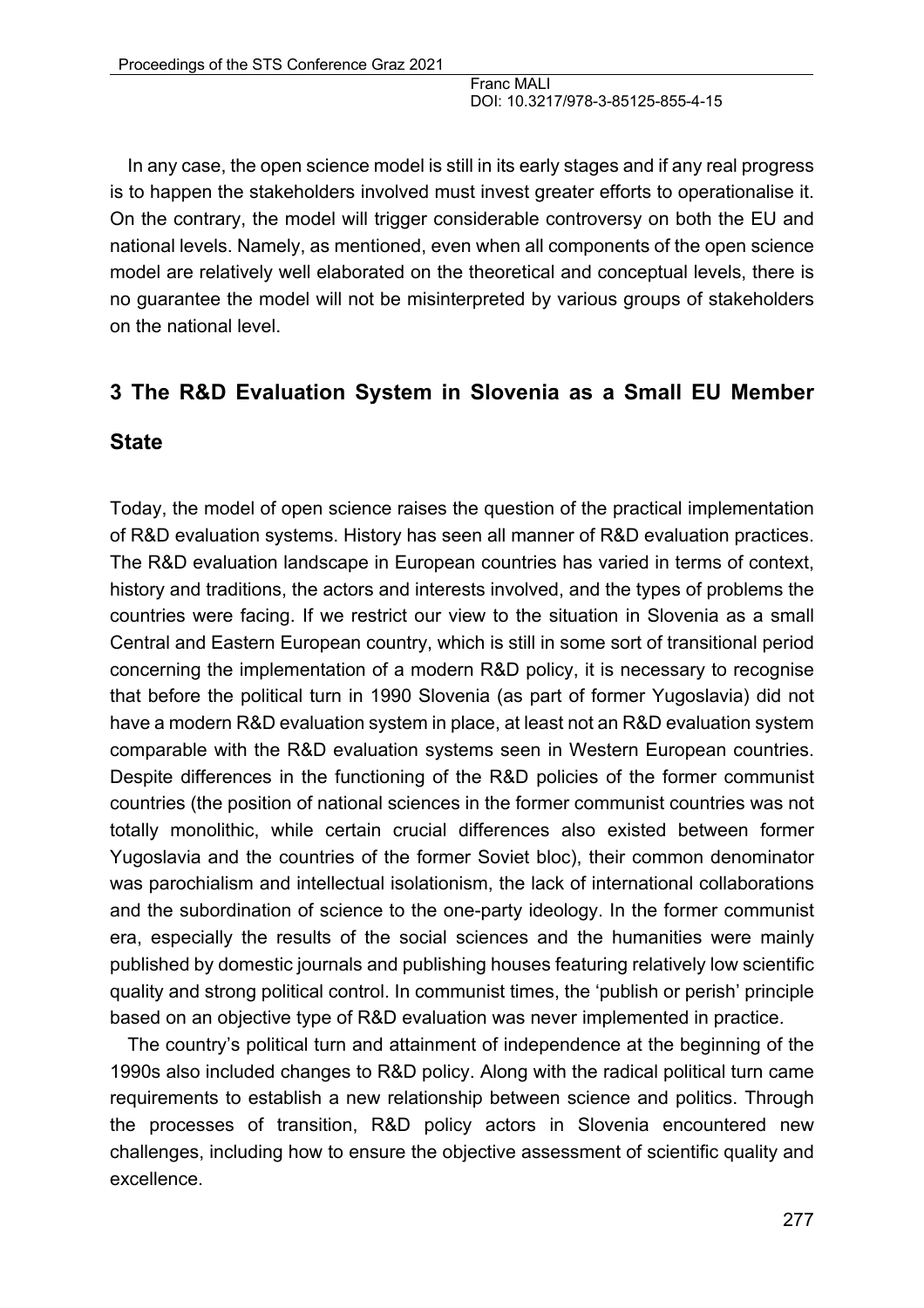During this period, the processes entailed in the transition of Slovenian R&D policy coincided with an interesting phenomenon: the old Western European democracies with long standing and well-established scientific systems were in the phase of ending the old social contracts for science where it was expected that the self-regulation of academic communities would assure the integrity and productivity of research. Yet, instead, the main R&D policy decision-makers in Western Europe began to impose stricter auditing of R&D output in academic science. "In West Europe, we witnessed at that time the triumph of science and technology (S&T) indicators—not only of bibliometric indicators—in the context of the encompassing need for assessments and the striving for evidence-based R&D policies" (Barre 2010: 229).

Evaluative metrics began to be used for research assessment purposes in most academic institutions and funding agencies on the assumption that more publications and higher citation counts mean increased productivity and better-quality research. Quantitative measures also started to be used by universities for the recruitment/promotion of staff and by funding agencies for evaluating grant applications. Moreover, evaluative metrics began to be used to rank universities around the world (for more, see: Ma and Ladisch 2019; Sørensen et al. 2016; Guston 2000).

In this situation, the recently started reform of R&D policy in Slovenia in many respects follows the new ideas regarding how R&D evaluation systems are organised in Western Europe. As concerns the introduction of new democratic mechanisms to allow more objective tools to be used to monitor the quality and excellence of scientific output, in Slovenia the establishment of the Slovenian Research Agency was extremely important. The Slovenian Research Agency—the only public funding institution in Slovenia—succeeded to organise new R&D evaluation procedures to assess the merits of research undertaken in the public sector. After the Slovenian Research Agency was set up, the expert system in Slovenian science began to more strictly apply a combination of quantitative (bibliometric) and qualitative (peer review) measures. Bibliometric (publications, citations etc.) became relevant in these new processes for evaluating science. For example, in the evaluation of R&D proposals for public funding submitted to the Slovenian Research Agency, the following criteria were applied:

- 1) The number of peer-reviewed publications of submitters of the proposal within the last 5 years, taking regard of differences in the publication 'habitus' of scientists working in different scientific fields (disciplines);
- 2) The number of citations within the Science Citation Index and the Social Science/Humanities Science Citation Index over the last 10 years; and
- 3) The funding received from non-Agency sources within the last 5 years.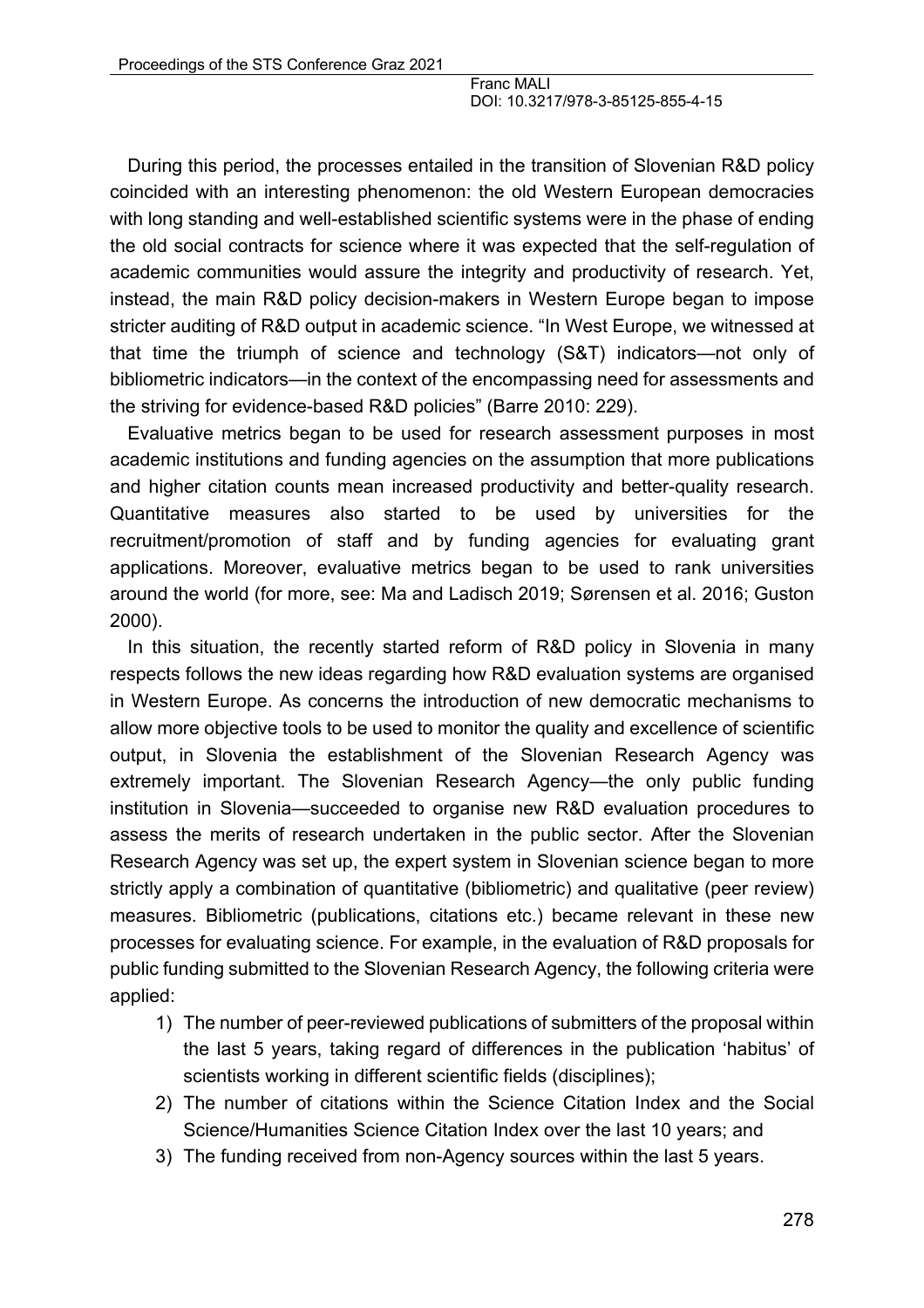Each selected dimension of scientific performance (publication productivity, scientific impact, efficiency in obtaining funding) is given a number of points that are then used as a 'weight' while calculating the final score. According to information collected for the quantitative part of the R&D evaluation at the Slovenian Research Agency, the criterion of reliability is entirely fulfilled. Namely, the Agency has over a period of 20 years managed to create the national information system called "SICRIS", which permits access to the complete bibliography of every active researcher in Slovenia. There is also no problem with the collection of information concerning scientific citations because the Web of Science international information system is used. The data concerning any third-party funding of scientists' projects are directly obtained from scientific research organisations in Slovenia.

In my view, in a small scientific academic community like the community of scientists in Slovenia the use of bibliometrics in the R&D evaluation system brings more positive than negative effects, not only because bibliometrics can avoid the determination of quality and impact in science on the grounds of idiosyncratic and subjective opinions used by individual researchers who prefer to glorify their own achievements, but also because it can better help to avoid conflicts of interest. Namely, small countries are more vulnerable to conflicts of interest due to the reliance on qualitative peer reviews. The transparency of qualitative (peer-review) processes is not necessarily guaranteed. Such situations create various pressures that lead towards the informal and hidden penetration of the interests of different external lobby groups in the area of science. This means the transparent and adequate use of quantitative measures being treated as equal to the qualitative R&D evaluation procedures is extremely important. Although these R&D policy instruments can also be misused by a non-competent administration, they give great benefits to small scientific communities by increasing transparency in the allocation of state R&D funding.

# **4 Is the Criticism of the Use of Bibliometrics in Slovenia's R&D**

### **Evaluation System Always Justified?**

Two types of dissatisfaction may be seen in the scientific community in Slovenia concerning the practical implementation of the R&D evaluation system as the basis for distributing funds for public science.

On one hand, the dissatisfaction based on requirements to make R&D policy decision-making less bureaucratic seems to be justified. As noted by some critical observers, continuous changes to R&D policy decisions without strong enough participation of scientists have been observed (Adam and Gorišek 2020; Majdič 2021).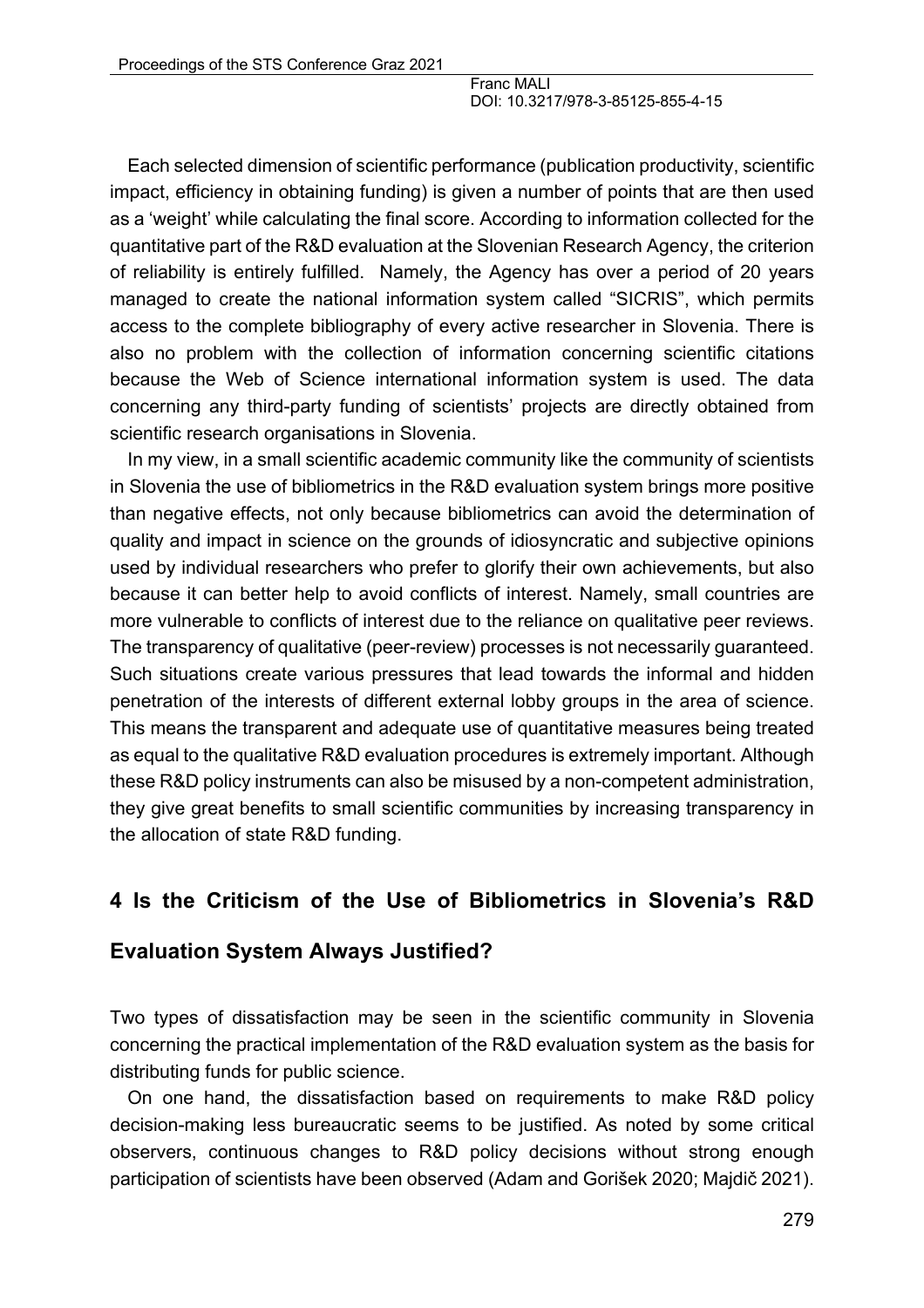One weakness of Slovenia's R&D policy is the lack of cooperation between policy decision-makers and scientists. The entrenched bureaucratisation and rigidity of some institutions responsible for practical implementation of R&D policy mean there has been little propensity to lead communication with various groups of stakeholders. This is also often true of the Slovenian Research Agency, which does not always ensure that the interests of scientists are promoted in their expert bodies. In that sense, Slovenia is still at the beginning of forming a modern institutional R&D policy decision structure that would establish a balance between the autonomy and the heteronomy of the science system in the national framework (Mali and Pustovrh 2017).

On the other hand, part of the research community is constantly resistant to any kind of introduction of quantitative measures in science. In their extreme criticism of bibliometric, this group of scientists overlooks its inherent applied value for all stakeholders involved in R&D policy decision-making processes, especially if such R&D evaluation instruments are used in a small scientific community. Namely, as noted, a small scientific community notoriously lacks transparency. As a result, the traditional approaches to the complex processes of R&D evaluation are overestimated, sometimes based on the very loose argument that only qualitative types of evaluations guarantee the autonomy of academic science. In my view, the criticism based on the rejection of bibliometric is unjustified.

In the Slovenian context, two different groups of 'on-duty critics' of the use of bibliometric in the R&D evaluation process can be detected.

The first group of 'on-duty critics' includes researchers from various scientific fields and disciplines who frequently use social media to raise their voice among the wider expert or non-expert public. This group of scientists is making a shift towards a new pattern of hybrid science communication, which includes characteristics previously attributed to journalism. Although the vast majority of scientists today consider presenting their opinion on various matters of science to the broader public to be an important element of the social role of scientists (Horst et al. 2017), in all countries a narrow group of scientists has formed that is extremely involved in presenting their personal views on different aspects of science and science policy in social media. Their constant appearances on television, radio and in newspapers mean they often take on the role of 'public opinion makers' in the scientific community. It is also true that these scientists have often transformed into people who see it as their duty to commentate on everything and their use of social media is encouraging them to express their personal idiosyncratic views rather than pure facts. Here, the situation in Slovenia is not very different to that seen in other European countries.

Scientists who have held the role of the leading 'public opinion-makers' have in the last few years lamented that the use of bibliometric in R&D is creating the hyperproduction of worthless publications, because "academic science in Slovenia is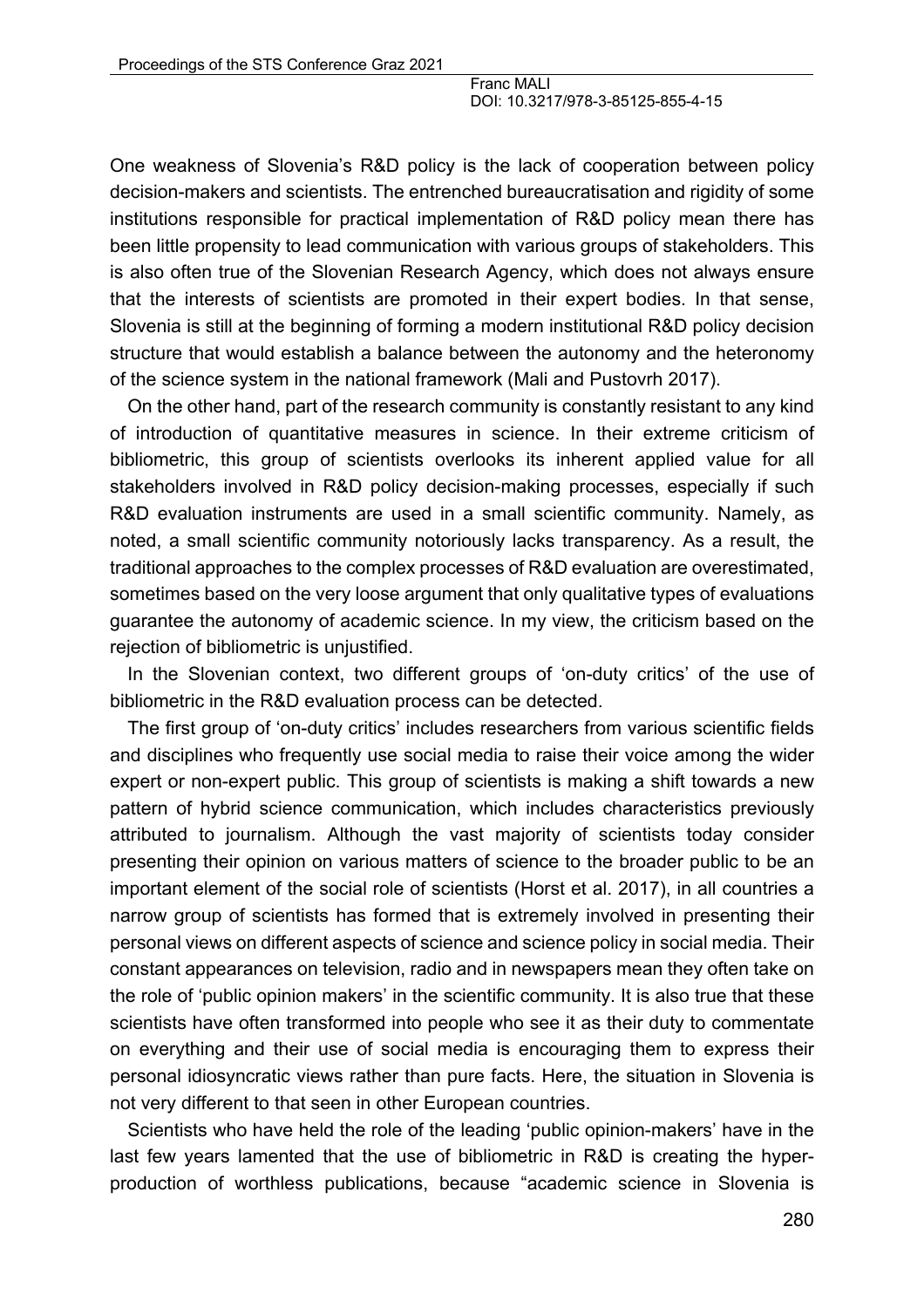becoming exclusively the domain of fighting for a greater number of publications and citations" (Dolenc 2019). They, for example M. Klanjsek Gunde and U. Opara Krasovec, also complain that the "quantitative measures used at the Slovenian Research Agency are automatically leading to biases by distribution of financial resources for research projects and provide the basis for scientific fraud and scientific corruption" (Gunde and Opara 2016). Strong criticism of the use of quantitative evaluative measures according to policy decisions of the Slovenian Research Agency concerning the distribution of funding for public science has been triggered by the many other scientists who perform the role of 'critical voices' in science in front of the wider public.

The second group of 'on-duty critics' in Slovenia comprises particular scientific professional societies and trade unions that represent the interests of employees in the whole scientific community or its separate (disciplinary) branches. The priority of these organisations and their heads is to protect and defend the collective rights of employees in science (trade unions) or to ensure professional standards important for the progress of certain disciplines in science (professional scientific societies). In this sense, they raise their voice in the public with regard to a wide variety of R&D policy matters.

Since the main activities of trade union researchers in Slovenia in the last period have primarily been oriented to protecting and defending the rights of young researchers in the first few years of their professional career (including the loosening of the habilitation criteria for obtaining a permanent job position at academic institutions), the opportunity has not been missed to prepare an official statement on the deficiencies of the Slovenian Research Agency when distributing funding for public science (Skupna izjava Sindikata vzgoje, izobrazevanja in znanosti 2020). The leaders of the Slovenian trade union of researchers has constantly mentioned as a crucial deficiency of the Slovenian Research Agency the excessive use of bibliometric in the country's R&D evaluation processes.

Over the last 5 years, some scientific professional societies (also often known as "scholarly societies") have followed the same (critical) discourse as the trade union. In Slovenia, scholarly societies are associations which facilitate interactions of interested scholars on the national level to promote professional standards in their scientific disciplines. Although the primary goal of scientific professional societies is to improve the general image of the scientific discipline they represent through public advocacy, fostering networking, information sharing, professional development etc., they are often involved in very specific disputes. The controversies surrounding the role of bibliometric in R&D evaluation processes is one example of such a specific and hardly rational dispute. For example, the Slovenian Sociological Association which should develop and advance sociology as an area of professional expertise and as an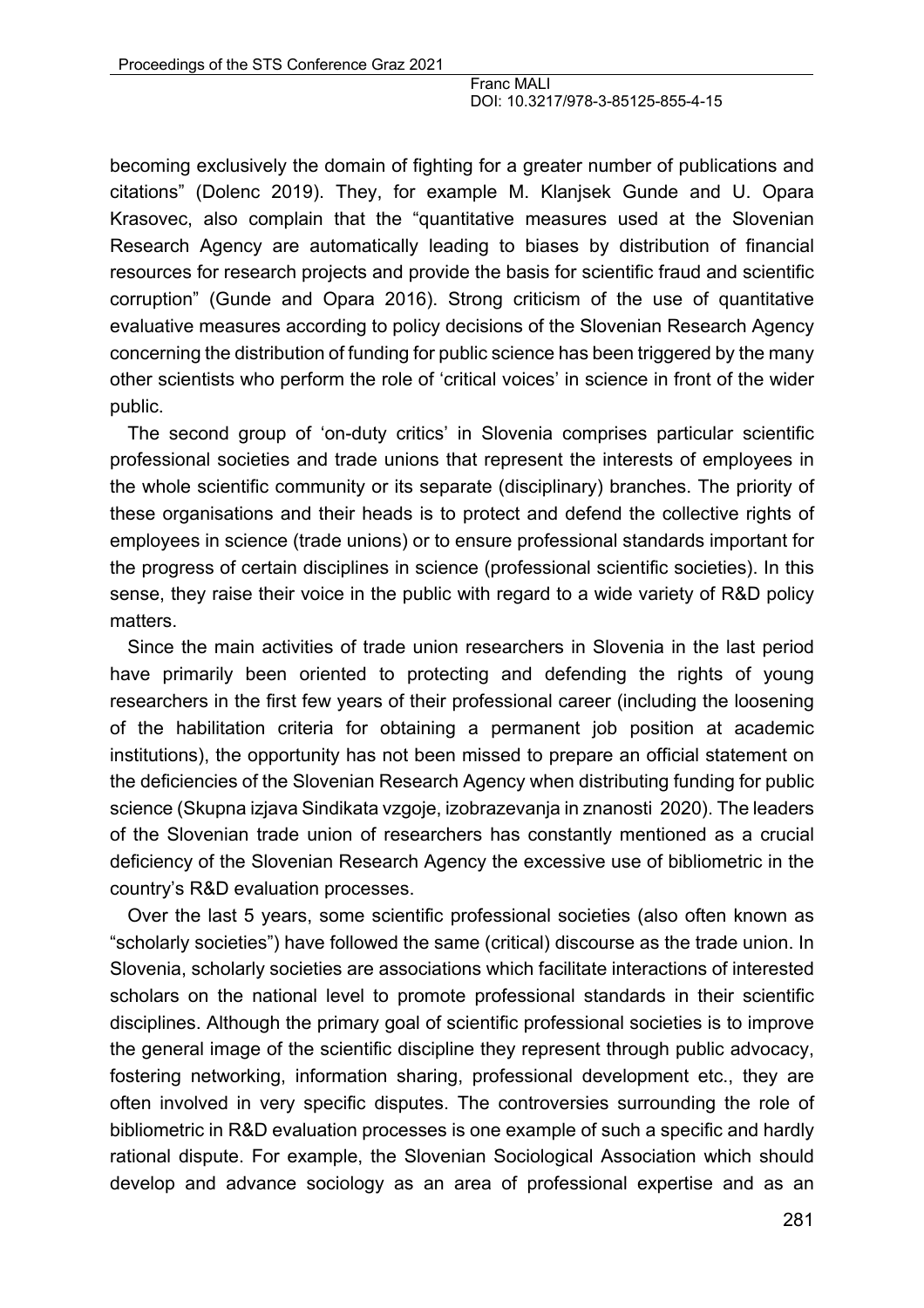academic discipline has in the last 5 years published a few official statements that constantly repeated that the "evaluation of research work based on bibliometric encourages the commercialisation or mainstreaming of science in Slovenia and supports the profit-oriented company Thomas Reuters, stifles critical scientific reflexivity and, last but not least, forces researchers into unpaid labour" (Stalisca Slovenskega socioloskega drustva do vrednotenja znanstvene uspesnosti 2018).

In any case, all types of criticism presented above coming from all groups of 'onduty' critics extremely oversimplify the complex issues linked with the use of bibliometric in R&D evaluation processes. While they can be considered by some as a type of professional engagement of scientists and experts which contributes to the plurality of discussions, none of them make a significant contribution to making R&D policy decision-making processes more transparent. Namely, in their one-sided and populistic criticism they overlook that bibliometric approaches, especially when appropriately used in combination with qualitative peer-review assessments, hold the potential to expand the democratic participation of all stakeholders involved R&D policy decision-making. The attraction of bibliometric lies not only in its transparency and ease of understanding in the academic scientific community, but in its ability to translate information about research outcomes to non-academic stakeholders. That is, bibliometric helps non-academic stakeholders to deduce information regarding the perceived validity and quality of scientific results and producers of scientific results.

In the last part of the discussion, I present the main arguments against the scepticism emerging from certain scientists and their official representatives in Slovenia concerning the use of bibliometric in R&D evaluation processes.

1. The critics of bibliometric are unaware that, although the first forms of science evaluation were born in "Tormentin", they have represented the crucial driving factor of scientific progress from the origin of modern science onwards. Also, that in the context of the complex socio-epistemic structure of R&D evaluation processes, which have advanced over the history of modern science, it has been difficult to strictly separate quantitative and qualitative dimensions (Arocena et al. 2019; Glaeser 2010). The relationship between quantity and quality in science is inherently interconnected. In that sense, bibliometric evaluations appear to be legitimated by scientific practices themselves. Their legitimacy stems from the fact that bibliometric evaluations rely on cumulated qualitative judgements. For example, if bibliometric is condemned for being based only on the quantitative counting of scientific publications, then it has been overlooked that every scientific publication already preliminarily passed the qualitative peer review. The same is true of the bibliometric measure of citations. Citations are not only quantitative numbers. They indicate peer judgements on scientific impact. Many critics of bibliometric refer to the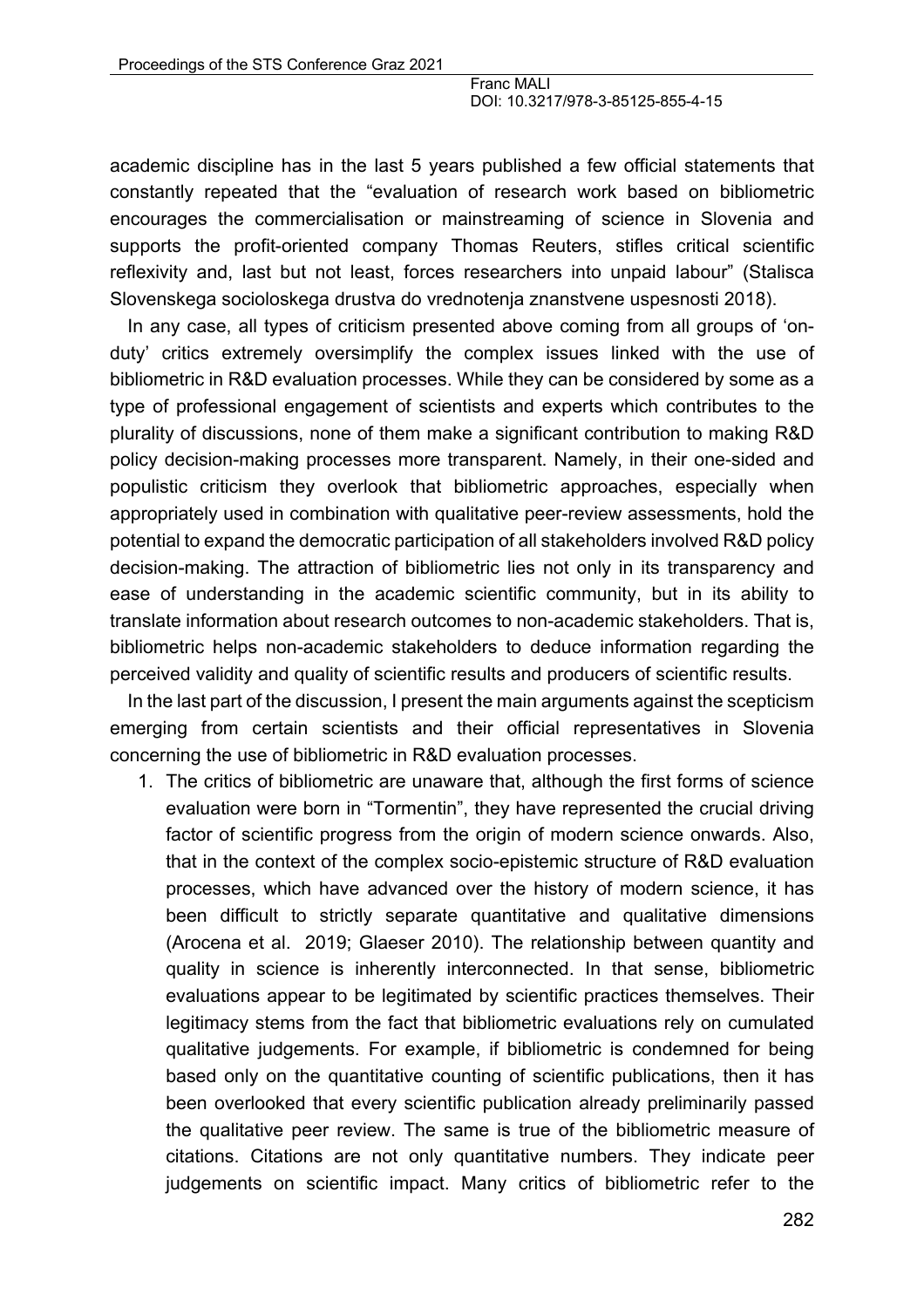deficiency of "metrics literacy" (Rafols 2018). They are unable to see the dual function of bibliometric as a form of scientific expertise, i.e., to help governmental administration as well members of the scientific community to improve the quality of R&D policy decision-making processes.

- 2. It would be good to shift away from the habitual discussions of the most fervent critics of bibliometric who claim that the end of bibliometric will re-establish equality in the Slovenian scientific community because the scientific 'establishment' that achieved (symbolic or material) privileges in the old times will lose them upon the introduction of exclusively qualitative evaluation criteria. Instead of this populistic discourse which lacks any kind of knowledge of Robert Merton's theory of accumulative advantages in science (Merton 1968), it would be much more constructive to look at the positive effects of bibliometric. Namely, such simplified criticism overlooks that an R&D evaluation system based on a suitable balance between quality and quantity can help increase the visibility of Slovenian scientists in the international arena. Studies on the 'publishing habitus' of Slovenia's researchers have pointed to the emergence of specific phenomena known in social network theory as "small worlds" (Cugmas et al. 2020; Mali et al. 2017; Ferligoj et al. 2015). Small worlds phenomena refer to the closed forms of scientific collaborations in local and parochial circumstances which do not contribute to the greater international visibility of scientists. In the context of scientific collaboration in the social sciences and humanities in Slovenia, many of these small worlds have been found, for example when all researchers in the same department or the same research institute have published a book of proceedings with a domestic publishing house. Although in these cases the scientists express a high level of commitment to mutual collaboration, their international visibility remains negligible.
- 3. The critics of bibliometric in Slovenia are insufficiently aware that different interpretative frameworks exist in theory and practice regarding what the idea of open science should be. With the open science model, contradictory interests can be detected among various groups of stakeholders, e.g., the primary interest of some of them is how to establish a balance between public and private interest, while others are interested in finding a balance between qualitative and quantitative R&D evaluation instruments etc. Although current criticism of bibliometric all around the world is often based on disreputable global initiatives and manifestos, such as the San Francisco Declaration of Research Assessment (DORA 2013) or the Leiden Manifesto (Hicks et al. 2015), the ideas contained in these declarations cannot find an easy way being realised in national contexts. In Finland, an analysis was undertaken among experts and scientists of the existing national R&D evaluation system. The study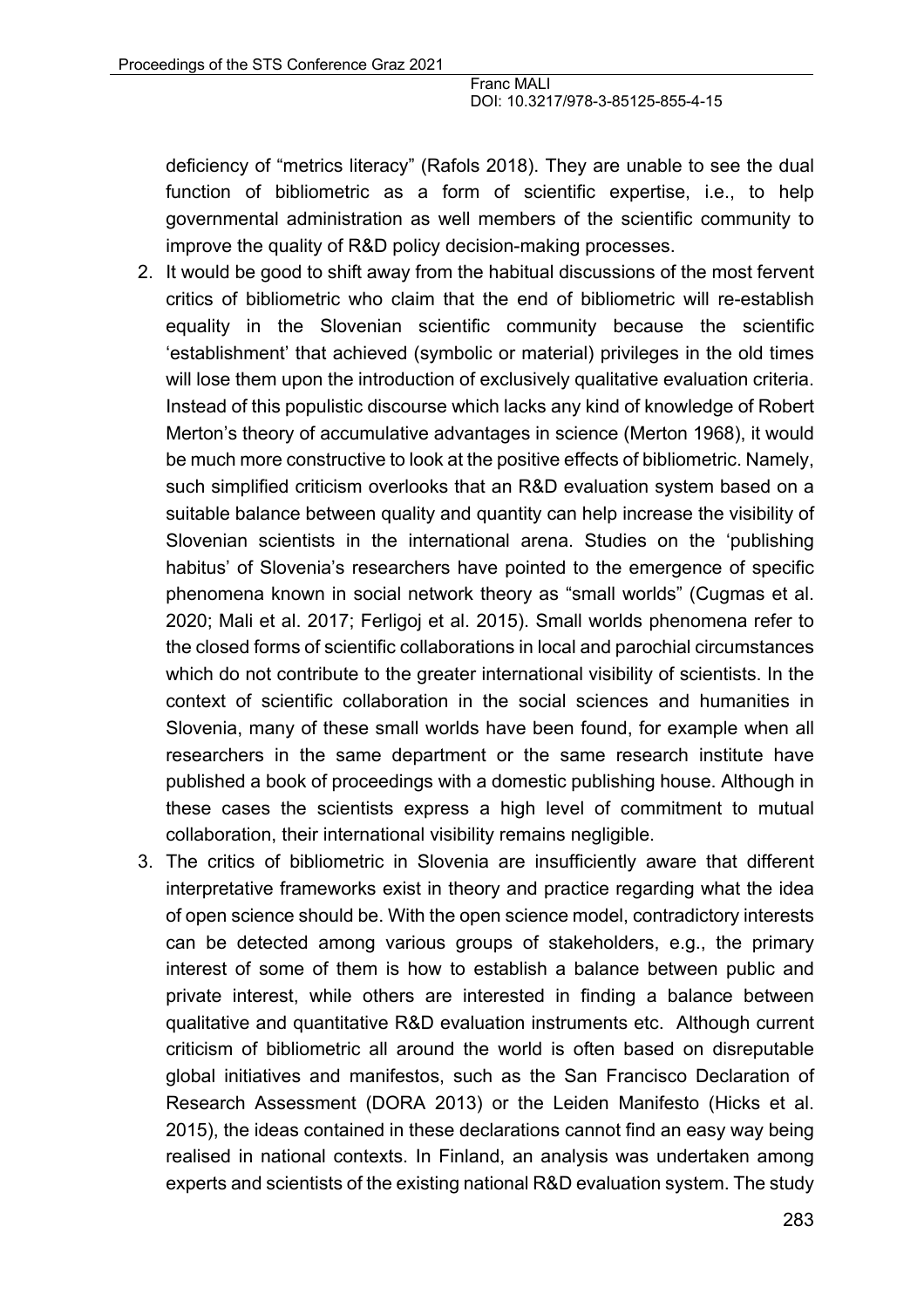showed that they are aware quantitative data are still reliable for realistically interpreting quality and impact regardless of the problems that erode their credibility (Lauronen 2020). A study which investigated how Norwegian scientists perceive citations in terms of quality and visibility showed that their perceptions are 'ambivalent', yet mainly positive (Ma and Ladisch 2019).

4. Although altmetrics momentarily enjoys support among a wide group of scientists in Slovenia, all of the questions about this alternative approach to R&D evaluation procedures remain unanswered. Today, one encounters the lack of a common definition of what altmetrics in R&D evaluation should at all represent (Regan and Henchoin 2019; Robinson-Garcia et al. 2018). On one hand, altmetrics has been proposed by some experts as an attractive option to capture the societal impact of research and to draw attention to the scholarly communication taking place in the online environments of social media. For example, academic researchers working at universities are not only expected to be responsible for the creation of new knowledge and its transfer through teaching, but to engage by way of social outreach and public engagement. Therefore, all R&D evaluation procedures and indicators should also be adapted to these expectations. On the other hand, all debates around altmetrics are still imbued with inconclusive arguments, contradictory feelings on what is its novelty etc. For example, most altmetric analyses have extrapolated the bibliometric citation model to social media, and developed indicators based on the mentions (saying or citations) of scientific publications in social media platforms like Twitter, Mendeley, or blogs. Therefore, we might ask what is the novelty of altmetrics at all with regard to traditional bibliometric.

I have attempted to point to four cases where bibliometric will continue to play an important role in any model of science, including the open model of science. While the issues concerning bibliometric are an ongoing subject of controversy among scientists and R&D policy decision-makers, this does not mean that bibliometric must no longer be an element of R&D evaluation processes. In this sense, the extreme criticism of bibliometric levelled by part of the Slovenian academic community has no rational basis. It forms part of the recent 'populist' scientific trends which have also emerged in certain other scientific communities. They have little or nothing in common with the open science concept promoted by the European Commission.

# **5 Conclusion**

In my brief contribution, I have tried to show that some kinds of 'populist' resistance among various groups of scientists in Slovenia against the use of quantitative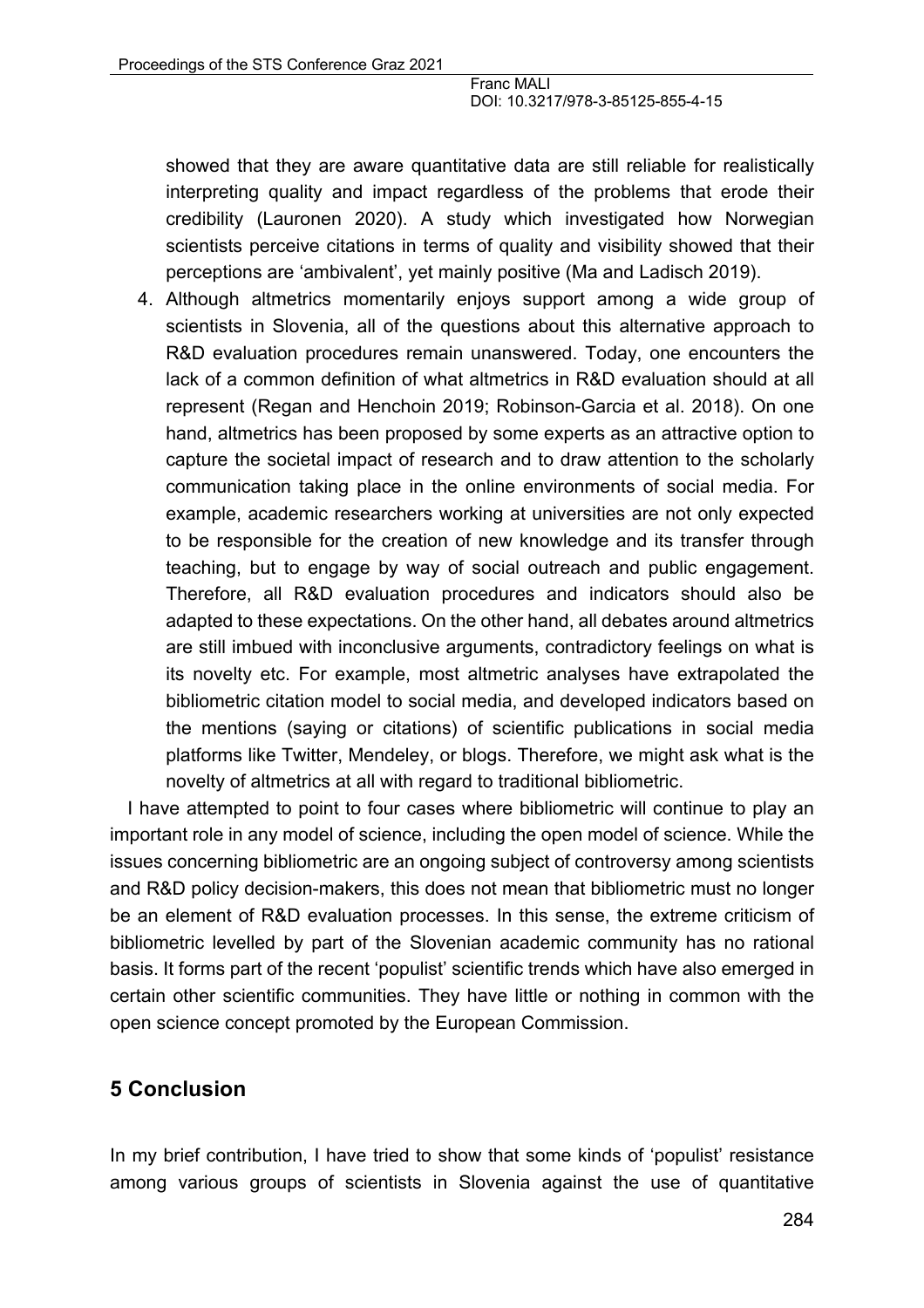measures in the context of the national R&D evaluation system are not justified. Their reference to the model of open science has no rational basis. In the open science model, the priority is to follow a responsible approach to R&D evaluation procedures. Here, the crucial question is not how to replace bibliometric with altmetrics, but how to responsibly develop R&D evaluations generally. A further improvement of R&D evaluation processes is certainly the most important step needed for improving the quality and excellence of scientific output in Slovenia. This improvement cannot be based on the opinion that we need to separate the qualitative and quantitative dimensions of science. As I have sought to explain, the quantity/quality relationship in science is inherently interconnected. Accordingly, bibliometric evaluations appear to be legitimated by scientific practices themselves.

### **References**

- Adam, F. and Gorisek, M. (2020), Meritokracija med mitom, normo in realnostjo (Meritocracy between Myth, Norm and Reality). Druzboslovne razprave, Vol. 36, No. 94/95, pp. 217–238.
- Arnaldi, S. and Bianchi, L. (2016), Responsibility in Science and Technology. Wiesbaden: Springer VS.
- Arocena, R., Goeransson, B., Sutz, J. (2019), 'Towards making research evaluation more compatible with developmental goals.', Science and Public Policy, Vol. 46, No. 2, pp. 210- 18.
- Barre, R. (2010), 'Towards socially robust S&T indicators: Indicators as debatable devices, enabling collective learning.' Research Evaluation, Vol. 19, no. 3, pp. 227– 31.
- Cugmas, M., Mali, F., Ziberna, A. (2020), 'Scientific collaboration of researchers and organizations : a two-level blockmodeling approach', Scientometrics, Vol. 125, No. 3, pp. 2471–89.
- Dolenc, S. (2019), Koga nagrajuje slovenska znanost. Kvadrakadabra Casopis za tolmacenje znanosti, November 16, Available at: https://kvarkadabra.net/2019/11/nagrade/ (Accessed: September 3, 2021).
- DORA (2013), San Francisco Declaration on Research Assessment. Available at: http:// www.ascb.org/dora/ (Accessed: April 29, 2021).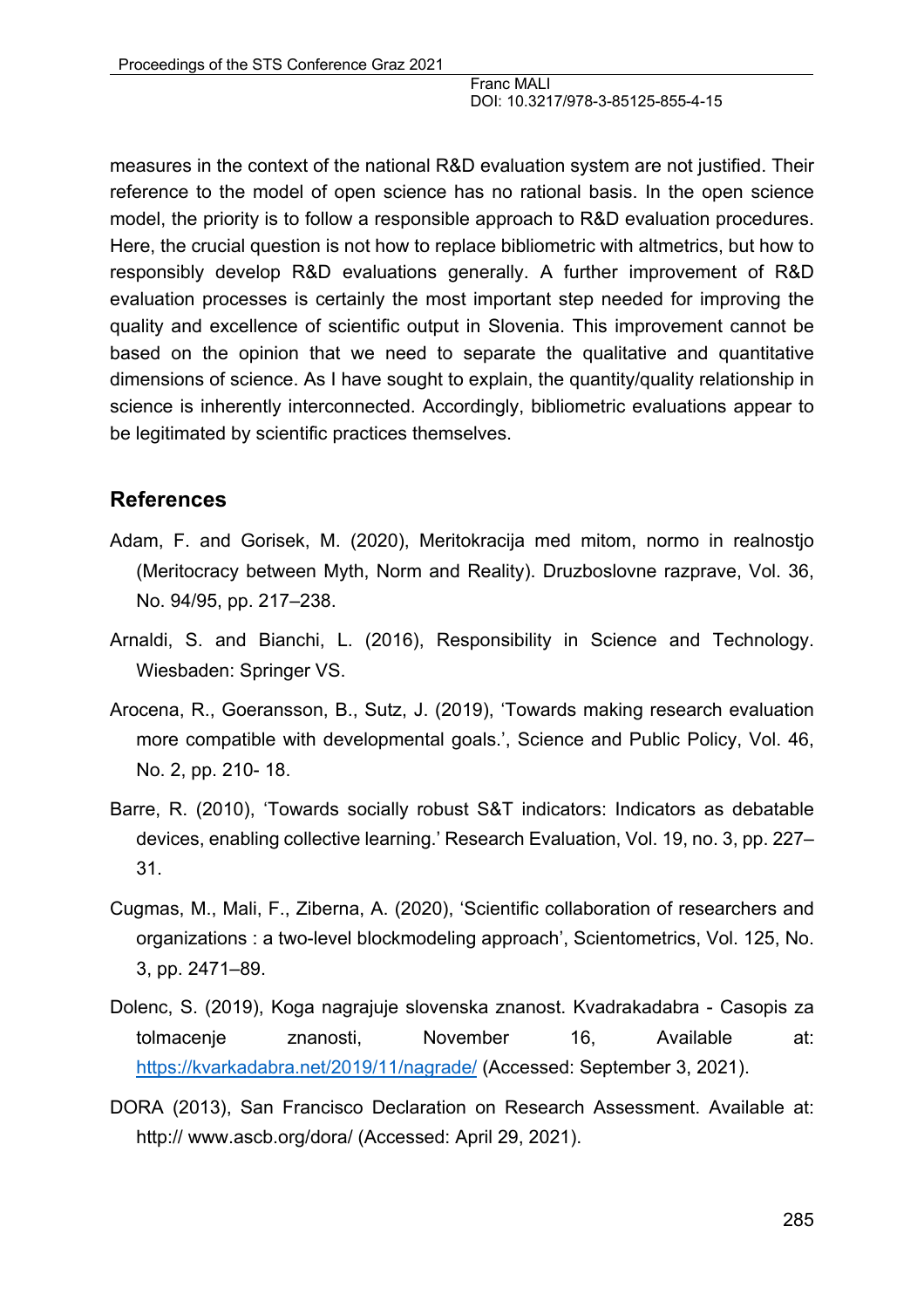- EC (2014), European Commission: Rome Declaration on Responsible Research and Innovation in Europe. Available at: http:// www. ec.europa.eu/ research/swafs/ pdf/ rome declaration RRI final 21 November (Accessed: January 21, 2021).
- EC (2020), European Commission: Progress on Open Science Towards a Shared Research Knowledge System Final Report of the Open Science Policy Platform. Luxembourg: Publications Office of the European Union.
- EC (2012), European Commission: Responsible Research and Innovation. Europe's Ability to Respond to Societal Challenges. Directorate- General for Research and Innovation, Brussels. Available at: https:// ec.europa.eu/ research/ swafs/ pdf/ pub\_ public\_ engagement/ responsible- research- and- innovation- leaflet\_ en.pdf (Accessed: April 2, 2021).
- Ferligoj, A., Kronegger, L., Mali, F., Snijders, T., Doreian, P. (2015), 'Scientific collaboration dynamics in a national scientific system', Scientometrics, Vol. 104, No. 3, pp. 987–1012.
- Glaeser, J. (2010), 'From Governance to Authority Relations?', in R. Whitley, J. Glaeser, and L. Engwall (Eds.), Reconfiguring Knowledge Production. New York: Oxford University Press, pp. 357–69.
- Klanjšek, M. and Opara Krasovec, U. (2016): Javna sredstva za znanost vse po starem?, Delo, January 24, 2016. Available at: https://old.delo.si/mnenja/gostujocepero/javna-sredstva-za-znanost-ndash-vse-po-starem.html (Accessed: August 29, 2021).
- Guston, D. (2000), Between Politics and Science: Assuring the Integrity and Productivity of Research. Cambridge: Cambridge University Press.
- Hicks, D., Wouters P., Waltman, L., De Rijcke, S., Rafols, I. (2015), 'The Leiden Manifesto for Research Metrics', Nature, Vol. 520, pp. 429–31.
- Horst, M., Davies, S., Irwin, A. (2017): Reframing Science Communication. In: U.Felt, R.Fouche, C.Miller, L.Smith-Doerr (Eds.), The Handbook of Science and Technology Studies. Cambridge and London, The MIT Press, pp. 881–909.
- Lauronen, J.P. (2020), 'The dilemmas and uncertainties in assessing the societal impact of research.' Science and Public Policy, Vol. 47, No. 2, pp. 207–18.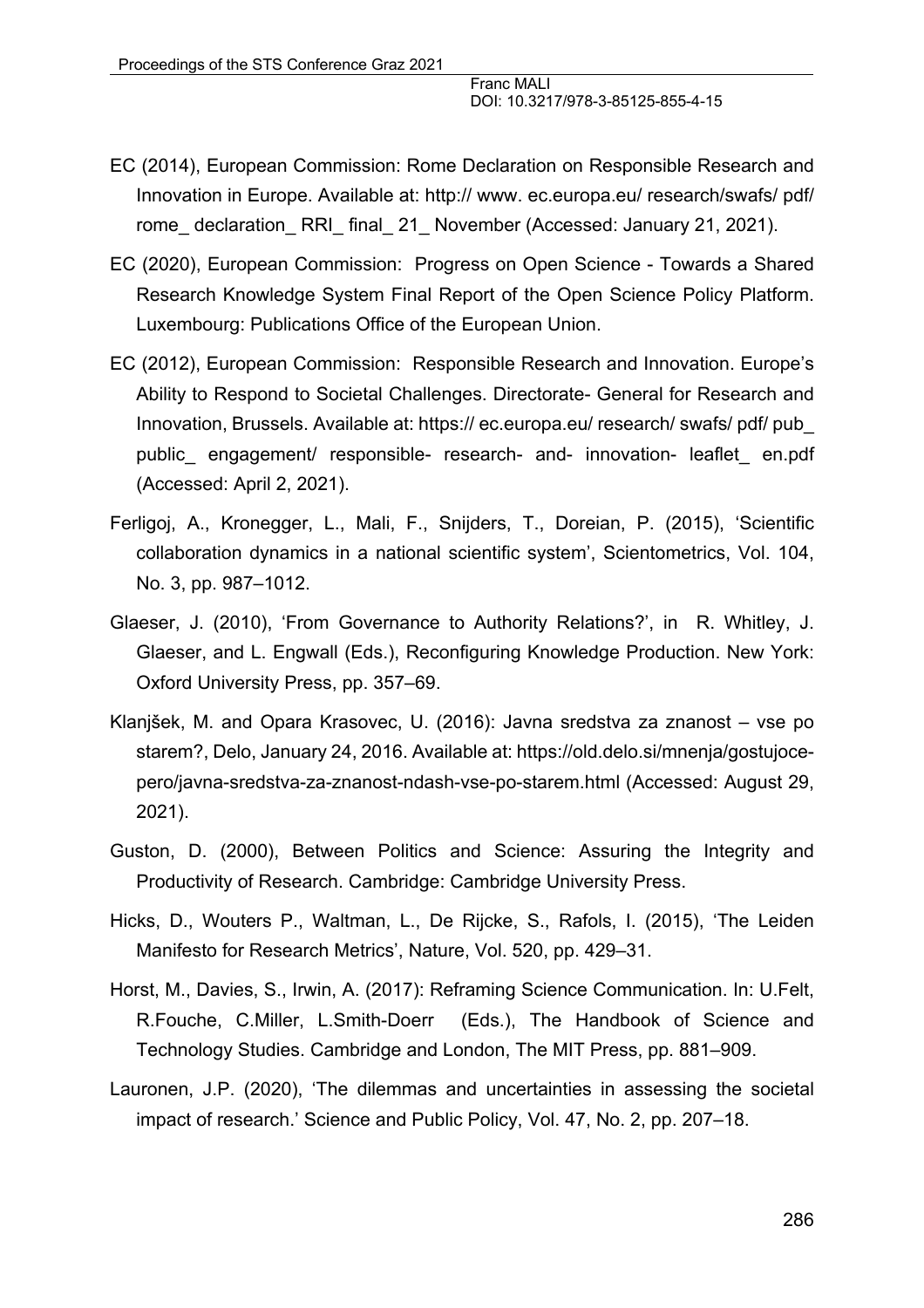- Ma, L. and Ladisch, M. (2019), 'Evaluation complacency or evaluation inertia? A study of evaluative metrics and research practices in Irish universities'. Research Evaluation, Vol. 28, No. 3, pp. 209–17.
- Majdic, G. (2021): 'Kako spremeniti znanstveno objavljanje in vrednotenje raziskovalnega dela v času odprte znanosti?' (How should we change scientific publishing and evaluation of scientific work in the time of open science?, Casopis za kritiko znanosti, Vol. 49, No. 282, pp. 64–73.
- Mali, F., Pustovrh, T., Platinovsek, R., Kronegger, L., Ferligoj, A. (2017), 'The effects of funding and co-authorship on research performance in a small scientific community', Science and Public Policy, Vol. 44, No. 4, pp. 486–96.
- Mali, F. and Pustovrh, T. (2017), RD&I policy decision-making in Slovenia during the transition: lost opportunities and challenges for a more innovative economic and democratic development. In Adam, F. (Ed.), Slovenia: social, economic and environmental issues, (European political, economic, and security issues). New York, Nova Science, pp. 147–162.
- Mejlgaard, N., Bloch C., Madsen, E. (2019), 'Responsible research and innovation in Europe. A cross-country comparative analysis', Science and Public Policy, Vol. 46, No 2, pp. 198–209.
- Merton, R. (1968), 'The Matthew Effect in Science: The reward and communication systems of science are considered', Science, Vol. 159, No. 3810, pp. 56–63.
- Owen, R., Bessant, J. R., Heintz, M. (2013), Responsible innovation: managing the responsible emergence of science and innovation in society. Chichester: John Wiley.
- Peter, V., Mejlgaard, N., Bloch, C. (2018), Monitoring the Evolution and Benefits of Responsible Research and Innovation in Europe: Summarising Insights from the MoRRI Project. Brussels: European Commission.
- Rafols, I. (2019), 'S&T indicators in the wild: Contextualization and participation for responsible metrics', Research Evaluation, Vol. 28, No. 1, pp. 7–22.
- Regan A. and Henchion M. (2019), 'Making sense of altmetrics: The perceived threats and opportunities for academic identity'. Science and Public Policy, Vol. 46, No. 4, pp. 479–89.